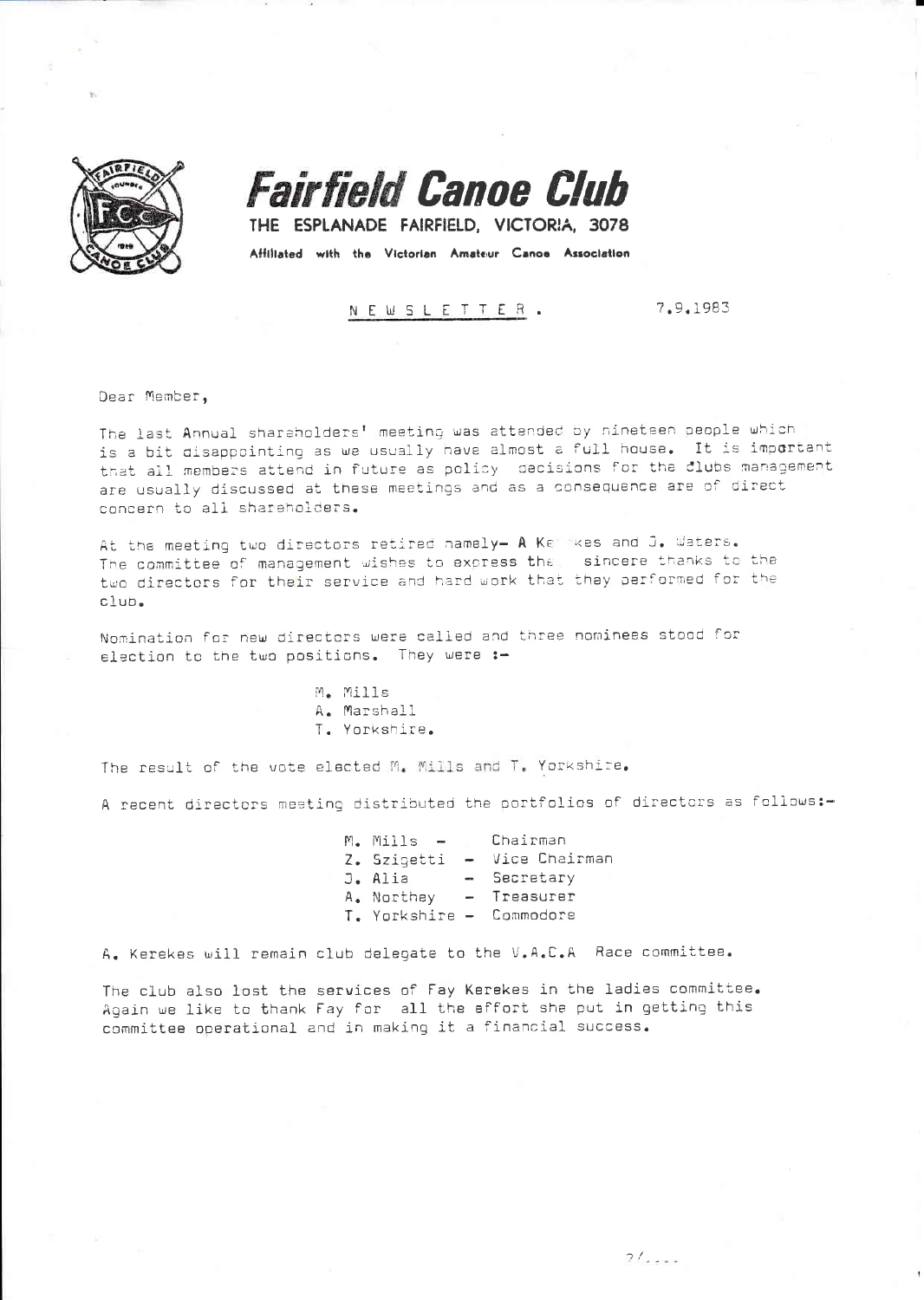## Points Arising from the Meeting:

- A copy of the Commodore's report is enclosed in this Newsletter.  $\frac{1}{2}$
- It was felt that attendance at working bees was disappointing and  $2<sup>1</sup>$ completely inadequate if we are to see the completion of the club in the near future.

A motion moved by K. Chandler was passed unanimously that attendance to at least 5 working bees per year was compulsory. A fine of \$40.00 per working bee is to be imposed for non attendance. A new roster is enclosed in this Newsletter. If people rostered cannot attent on that day, they whould contact J. Alia and make alternate arrangements. A working bee will constitute a full days work that is attendance from 9 a.m to 4 p.m.

As we may all know the building programme has ground to a virtual halt, this being due to  $:=$ 

- $1.$ Lack of money to purchase materials.
- Lack of labour at working bee (main reason).  $2 -$
- Complaints by residents resulting in modifications  $3.$ to plans and permits.

The new committee is keen to revitalise the spirit that was apparant at the beginning of the project and it is hoped that it will show the way to achieve the end goal of completing the building.

Unerlined is a plan that the Directors feel must be adhered to by ALL members if they wish to see the satisfactory completion of the building.

Stage one of the building programme is the completion of the boat storage area to a secure lock up stage, this will also entail the construction and laying of the first floor. In order to achieve this goal it will be a sessary to use the funds ral o by the ladies committee of the club without whose efforts this would not have been possible.

The money would only purchase materials and all labour and equipment will have to be supplied by the members. So as from Sunday, llth April, the committee requires that all members notified by mail to make themselves available to attend working bees as listed.

However if any member feels he is unable to attend at working bees the fine imposed will be gratefully accepted as a donation to the fund.

Regardless of the limited financial resources of the club we still have sufficient materials on hand to complete the building to a lock up stage.

The following is a list of work that can be done without any further expenditure in order of priority.

- finish Wall cladding, road and to 2nd floor level.  $l_{\bullet}$
- Secure rear end of building (river end ) including door.  $2.$
- $3.$ Construction of boat racks.
- $4\,$   $_{\bullet}$ Down pipes and drainage to river.
- $5.$ Paint galvanised ends.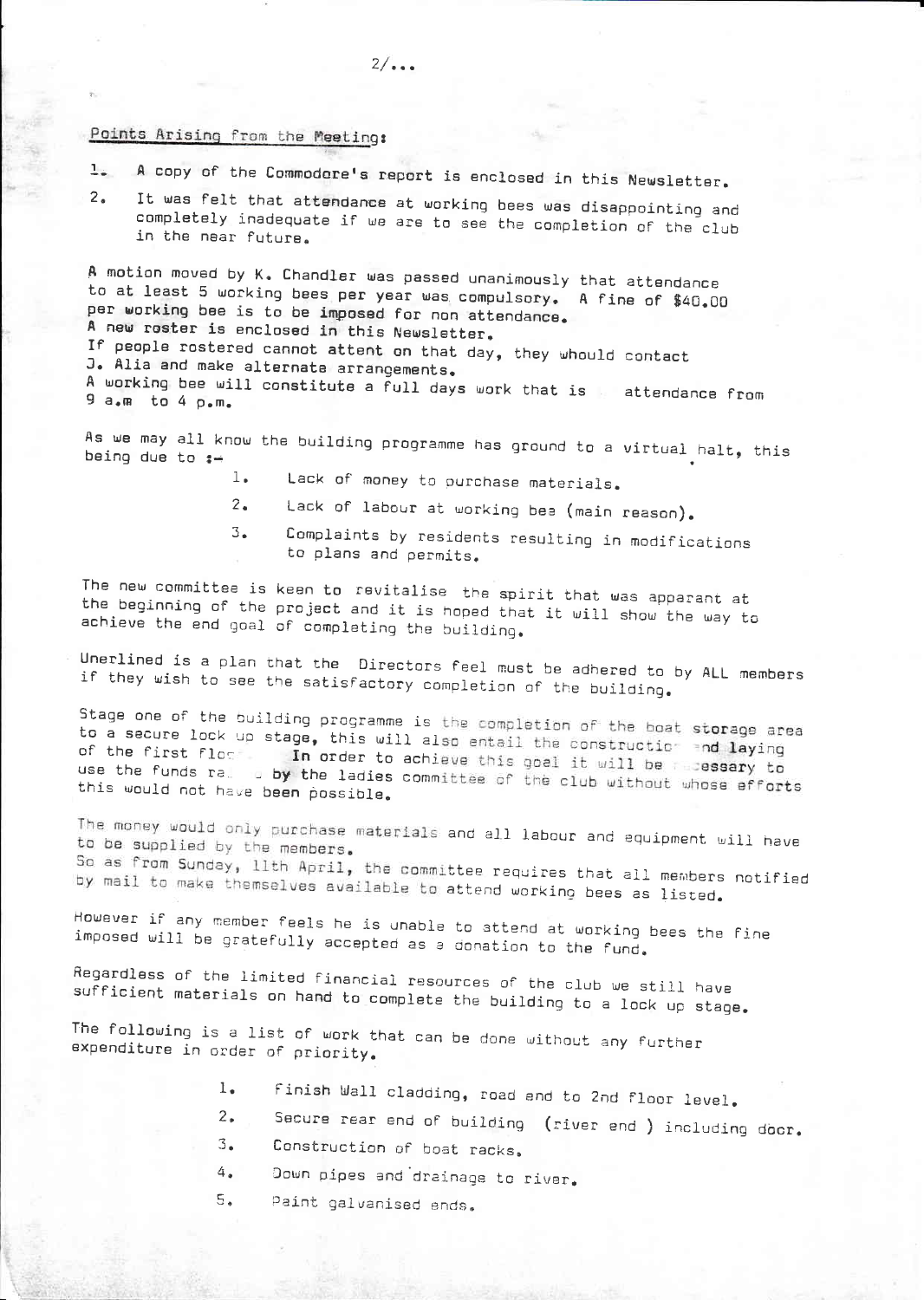A special task force will be formed for the construction of the 1st floor as soon as the building materials become available on site.

We expect that the above work be complete by the end of September.

BUT I REMIND YOU THAT THIS CAN ONLY BE ACHIEVED IF YOU WORK AT IT.

The present committee of management feels that if the above arrangements are not satisfactory then the shareholders' should hold a special shareholders' meeting at which time the present Directors will retire and a new board of management can be elected.

As we are the premier club of Victoria it is to every members advantage to see the successfull completion of the building which will be a credit to canoeing not only in Victoria but Australia.

All members should be proud of their clubs achievements up to date and it would be a sad day if this enthusiasm was allowed to wane or disappear after all the effort that has been applied up to date.

We also take this opportunity to express our sincere thanks to the members that have supported the working bee up to this date and we hope for their continuing support even though they may feel frustrated and let down by their fellow members.

By the time you recieve this letter the committee will have shown the initiative by themselves working at the 1st working bee after the formation of the new committee, listed below is the new roster, please ensure that your presence is felt, if not be prepared to dig deep in your pocket.

We remain your obedient servants in canoe-ing.

M. Mills. Z. Szigetti. J. Alia. A. Northey J. Yorkshire.

JOE ALIA. **SECRETARY:**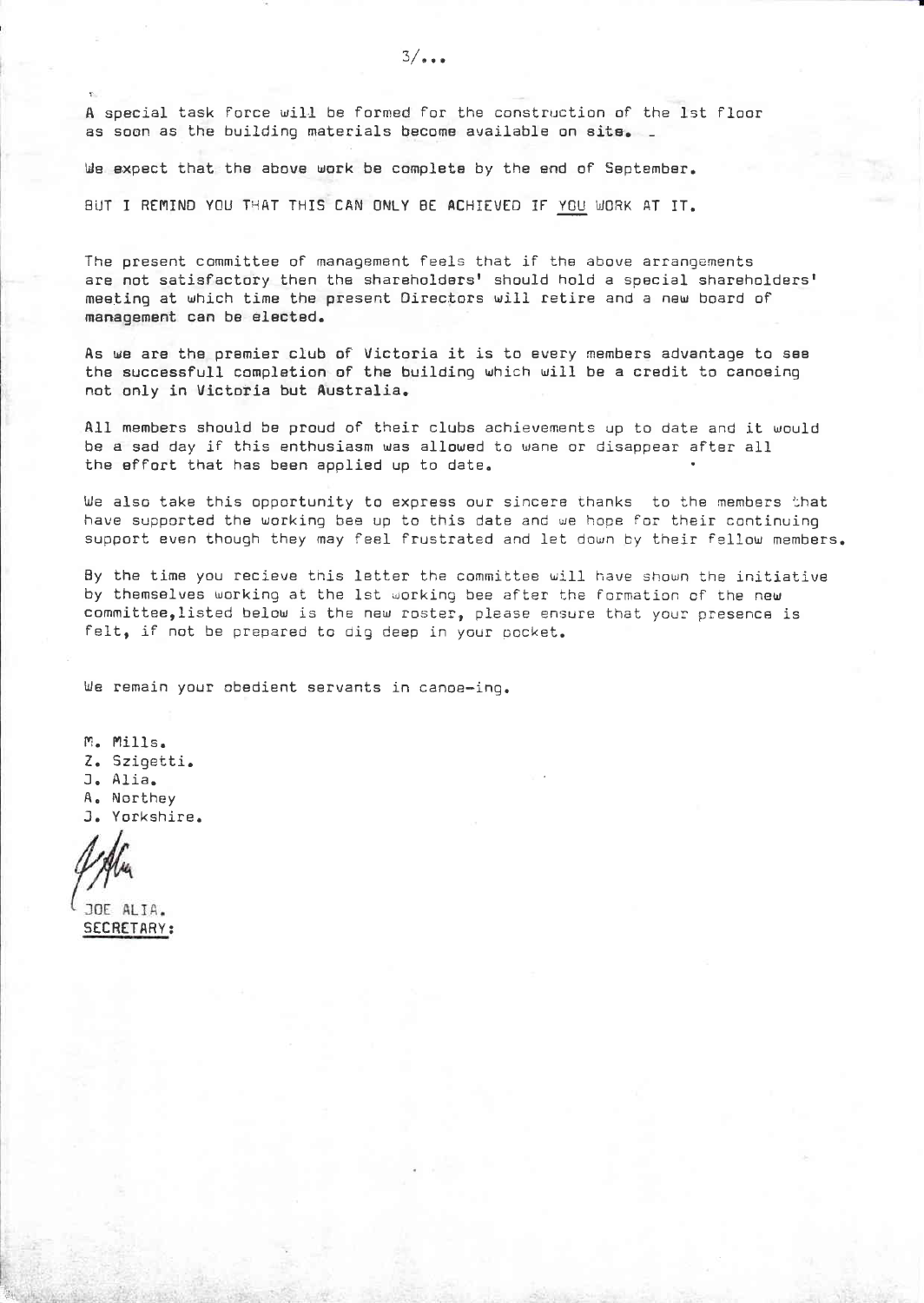

**Fairfield Canoe Club** 

THE ESPLANADE FAIRFIELD, VICTORIA, 3078

Affiliated with the Victorian Amateur Canoe Association

ROSTER: **BEE** WORKING

| GROUP         | Α.                                                                                                                                                                 | Β.                                                                                                                                                                           |                                                                                                                                     |                                                                                                                                                                           |
|---------------|--------------------------------------------------------------------------------------------------------------------------------------------------------------------|------------------------------------------------------------------------------------------------------------------------------------------------------------------------------|-------------------------------------------------------------------------------------------------------------------------------------|---------------------------------------------------------------------------------------------------------------------------------------------------------------------------|
| G.<br>M. KUNA | $J. ALIA \times$<br>M. MILLS<br>P. MILLS<br>T. OHMAN<br>I. FARMER -<br>J. MAYNE<br>H. HITZLER<br>MURRELL<br>F. LAMBERT<br>P. MAHLER<br>A. MARSHALL<br>R. SVAMBORYS | Z. SZIGETTI<br>K. CHANDLER<br>R. BROWN<br>M. BUCK<br>P. DUNAI<br>M. ERSKIN<br>J. WATERS<br>MOSER<br>L.<br>P. MOSER<br>D. MOSER<br>M. LOFTUS-HILL<br>D. ROSS<br>C. CARMICHAEL | A. NORTHEY<br>A. KEREKES<br>P. HEADLAN<br>T. YORKSHIRE<br>D. LEWIS<br>T. MEEK<br>R. BROWN<br><b>D. COOL</b><br>M. ERSKIN<br>R. WOLF | F. RESSETTO<br>B. WAKIM<br>G. WAKIM<br>J. KUSZELL<br>J. COLLINS<br>C. HUGHES<br>E. DAVIDSON<br>R. WILLIS<br>D. CREWES<br>J. SMITH<br>M. WORICH<br><b>J &amp; C. BURKE</b> |

The first named person in each group is the group leader. NOTE:

|       |         | REQUIRED:<br>GROUP |        |
|-------|---------|--------------------|--------|
|       |         |                    |        |
| DATE: | 11.9.83 | <b>SUN</b>         | Α.     |
|       | 17.9.83 | SAT                | в.     |
|       | 18.9.83 | <b>SUN</b>         | A & C. |
|       | 24.9.83 |                    | D & B. |
|       | 25.9.83 |                    | A & C. |
|       |         |                    |        |

It will be noted that more than one group will be required at a given time on some days. Each group will be involved in a different task.

## Attendance is essential.

Group leaders will note that it is their responsibility to ensure and confirm attendances.

Start time 9,00am to 4 p.m.

Tools and equipment will be notified by the group leader.